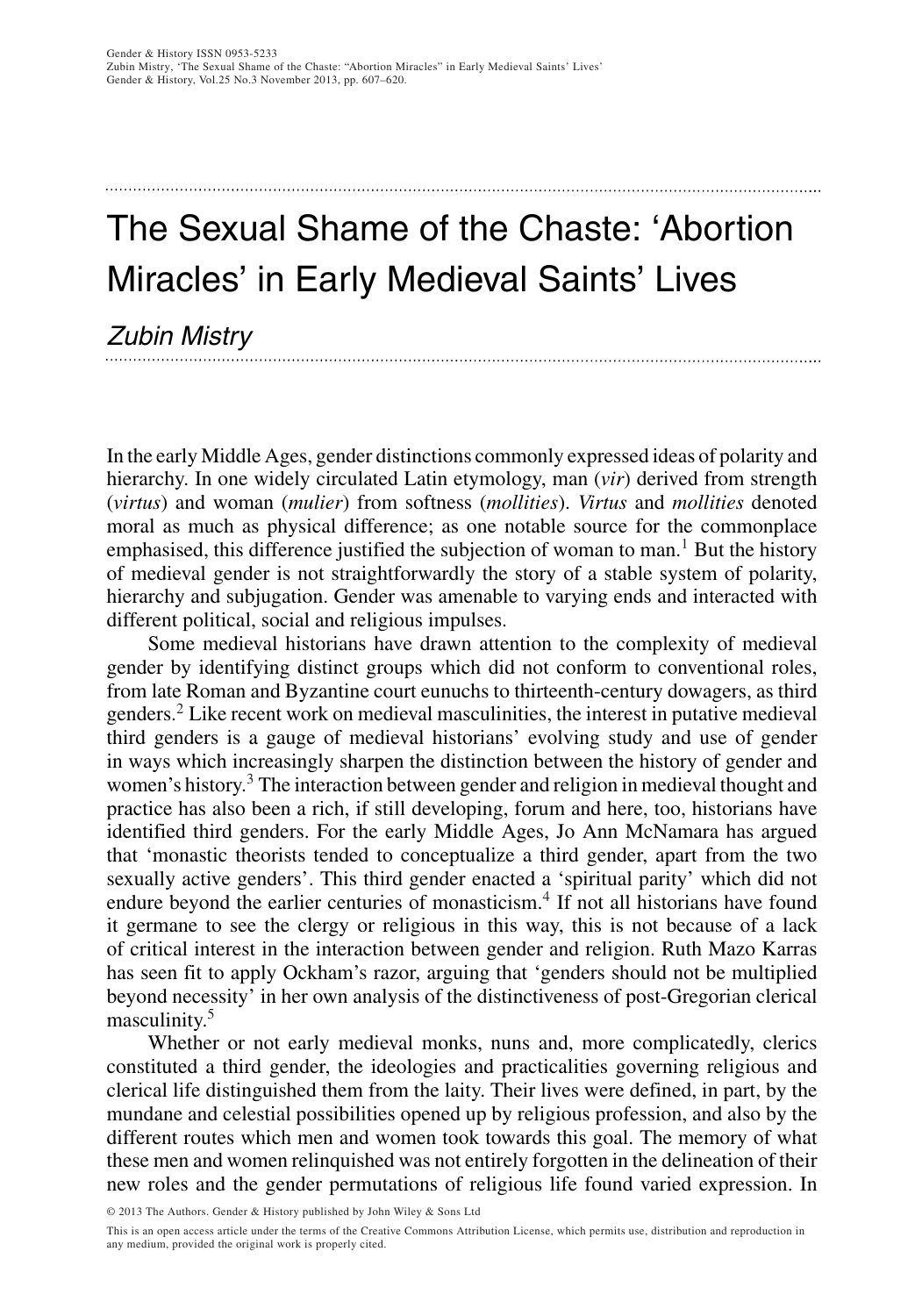the thought of the Anglo-Saxon monastic theorist Aldhelm (*c*.639–709), for example, religious men and women partook, in Emma Pettit's words, of a 'shared invisible spiritual identity heavily indebted to masculinity'. Monks and nuns alike were enjoined to contend 'manfully' (*viriliter*) in the battle against vices. The visible dimensions of religious life, however, from dress to demeanour, retained clear gender distinctions, and for Aldhelm the transition to religious life entailed a more dramatic break for men than for women.<sup>6</sup> Elsewhere, hagiographers drew on different models of sanctity in characterising the transition to female religious life, from the transcending of gender through virile asceticism to the transformation of gender through spiritualised motherhood. Often, as Simon Coates has shown in his study of the *vitae* of the sixth-century abbess Radegund of Poitiers, hagiographers blended elements from these models.7

Across the diversity of early medieval models of sanctity (and their modern interpretations), chastity was a crucial sign of religious distinction. But chastity was also fragile, an 'unstable condition and easily lost among the pitfalls of the world'.8 From early Christianity onwards, sexual lapses were rude reminders to individuals and communities of the gender roles which religious orientation sought to reconfigure. When, in the early third century, Tertullian critiqued an emergent custom in Carthage for virgins who had renounced marriage to stand unveiled in church, he noted acerbically that after uncovering their heads many ended up covering their bellies in shame or resorting to abortion to prevent public disclosure of sexual sin.<sup>9</sup> From punitive retribution to the remedy of penance, responses to such lapses endeavoured to recover the communal experience of chastity and to contain the turbulence of sexual sin in communities of the chaste.

This article focuses on questions of chastity and sexual sin in examining an unusual 'abortion miracle' motif in the Latin hagiography of early medieval Ireland. It is found in the *vitae* of Brigit of Kildare and two male saints, Aed mac Bricc and ´ Cainnech of Aghaboe: the saint encounters a nun who has breached her vow to chastity and become pregnant but, through the saint's intervention, the pregnancy miraculously disappears. The motif has not been as thoroughly scrutinised as other episodes in Irish hagiography. David Herlihy situated the miracle in the interplay between native paganism and nascent Christianisation. For Herlihy, such stories glistened with the 'aura of archaism' from a 'strange, occasionally savage world, still largely influenced by traditional heathen customs, still only slightly touched by a crude Christianity'.10 Other readings have focused on attitudes to abortion and the lives of early medieval women. Noting that 'abortion took place, if not commonly, then at least often enough to appear without comment in both secular and ecclesiastical sources', Lisa Bitel has suggested that such miracles reflect a 'blasé attitude toward abortion'.<sup>11</sup> Most recently, Maeve Callan has argued that hagiographic depictions of 'abortionist saints', virginal restoration and the birth of Irish saints from incestuous or illegitimate unions 'reflect a remarkably permissive attitude toward . . . traditionally taboo acts', an attitude shared by some prescriptive texts. Callan has also provided a gendered reading of the motif and the hagiographic handling of reproduction: male incursions into reproductive matters, like those of Aed and Cainnech, were failed attempts to appropriate control of a female zone of reproductive labour, in which women turned to other women for their needs, and prescriptive texts, which explicitly refer only to female abortionists, 'represent the morality of "ordinary" Irish Christians'.<sup>12</sup> While these readings, especially Callan's, are of much interest, the question of how the erasure of a nun's pregnancy could be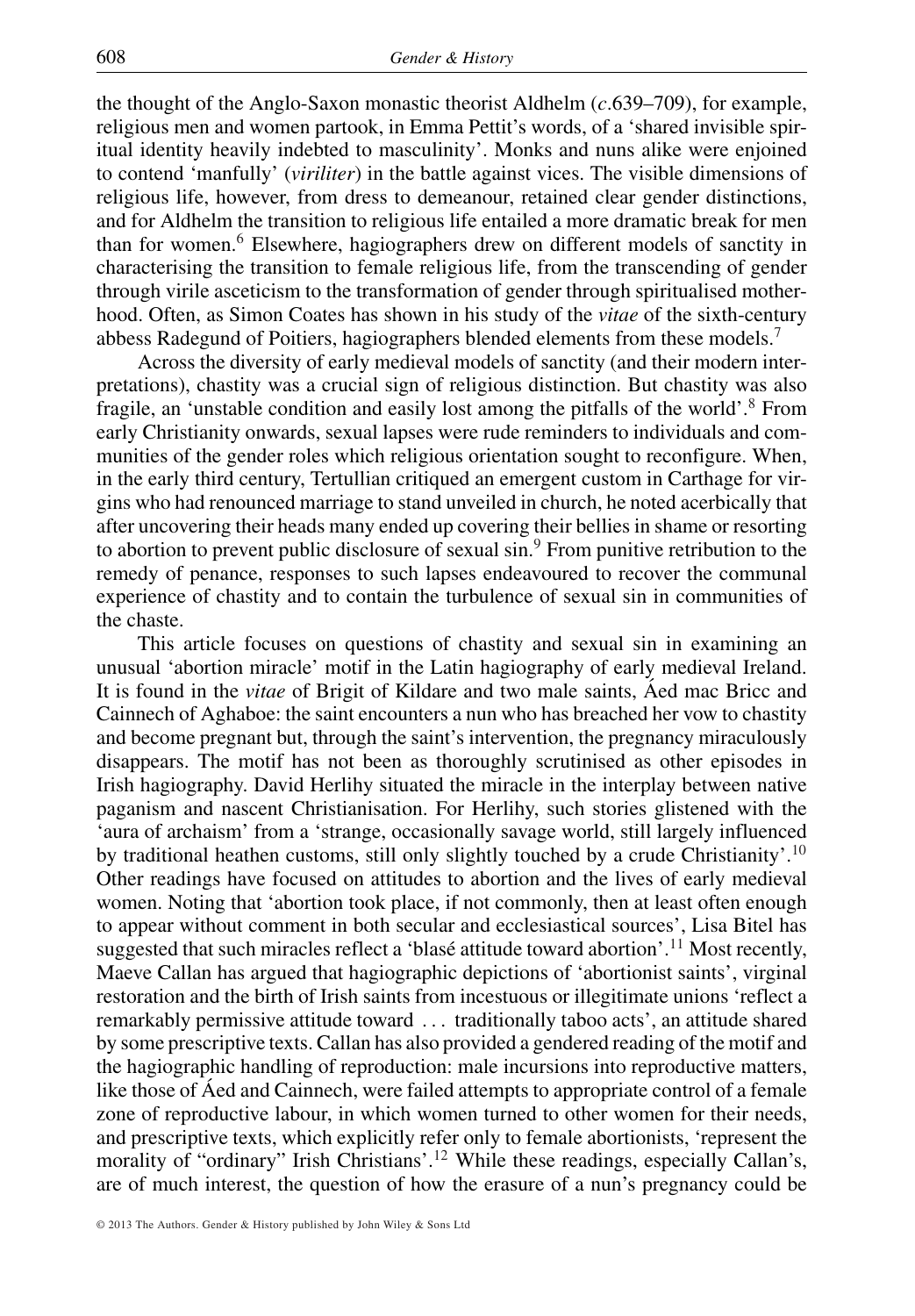represented as a mark of saintly sanctity has not been fully explored. This paper will approach the miracle lying at the heart of the motif in light of a critical juncture between early medieval gender and religion, namely the promotion and protection of chastity.

#### **Early Irish hagiography**

Irish saints' lives emerged in the seventh and eighth centuries, to which the *vitae* of three famous saints from the fourth to sixth centuries can be placed: two of Patrick, one of Columba and two of Brigit. The Brigidine *vitae* were one by Cogitosus (Cog.), a monk of Kildare, and the so-called *Vita Prima* (*VP*), which earns its name from the order in the Bollandists' early modern edition in the *Acta Sanctorum.* The Bollandists believed that it was the oldest Brigidine *vita*, a matter still debated among scholars. These early works each drew distinctively on some continental hagiography, scripture, apocrypha and secular stories to create narratives of Christian sanctity designed to resonate in Irish milieus.<sup>13</sup>

Hereafter, the picture becomes more complicated and the following summary leans towards simplification. In subsequent centuries, *vitae* of new saintly subjects, together with redactions of older *vitae*, were produced in Latin and, from around the ninth century, Old Irish. Beyond the earliest works, these Latin *vitae* have only survived in three later medieval compilations produced after the thirteenth century, which Richard Sharpe has called the Dublin, Salamanca and Oxford manuscripts in his fundamental study of early Irish hagiography. The two principal modern editions of these *vitae* draw differently on these compilations: Charles Plummer has edited the Dublin *vitae* (and unique Oxford ones) while William W. Heist has edited the Salamanca *vitae*.<sup>14</sup> These editions contain different redactions of the *vitae* of Áed and Cainnech, including intriguing differences in the 'abortion miracle' motif.

Sharpe's study has established that, whereas the compiler of the Dublin manuscript often edited and amended material, the Salamanca codex was the work of a more conservative compiler. Thus the Salamanca codex (and Heist's edition) appears to contain some redactions of *vitae* which are older than their Dublin counterparts (and Plummer's edition). Further, Sharpe has argued that within the former, nine or ten *vitae* including those of Áed and Cainnech, the so-called O'Donohue group, named after a scribal annotation, represent an original collection which pre-dates the later compilation of the codex. The *vitae* in this group as preserved in the more conservative Salamanca codex, he argues, can plausibly be dated to  $c.800$ .<sup>15</sup> This summary yields a tentative working chronology for the 'abortion miracle' motif from emergence and recycling to later dissipation. It probably originated in the earliest Brigidine *vitae* (or in a lost exemplar) in the seventh century; it was adapted in the *vitae* of Aed and Cainnech perhaps in the late eighth or ninth century; and it was subsequently amended or excised in some later redactions of all of these lives.

#### **The Brigidine** *vitae*

Brigit (*c.*452/6–524/6/8), abbess and founder of the influential monastery at Kildare, was one of the pre-eminent Irish saints.<sup>16</sup> From the late nineteenth century, Brigit the saint became entwined with Brigit the goddess through a confluence of scholarly trends and their popular receptions. Brigit appealed to those interested in excavating the native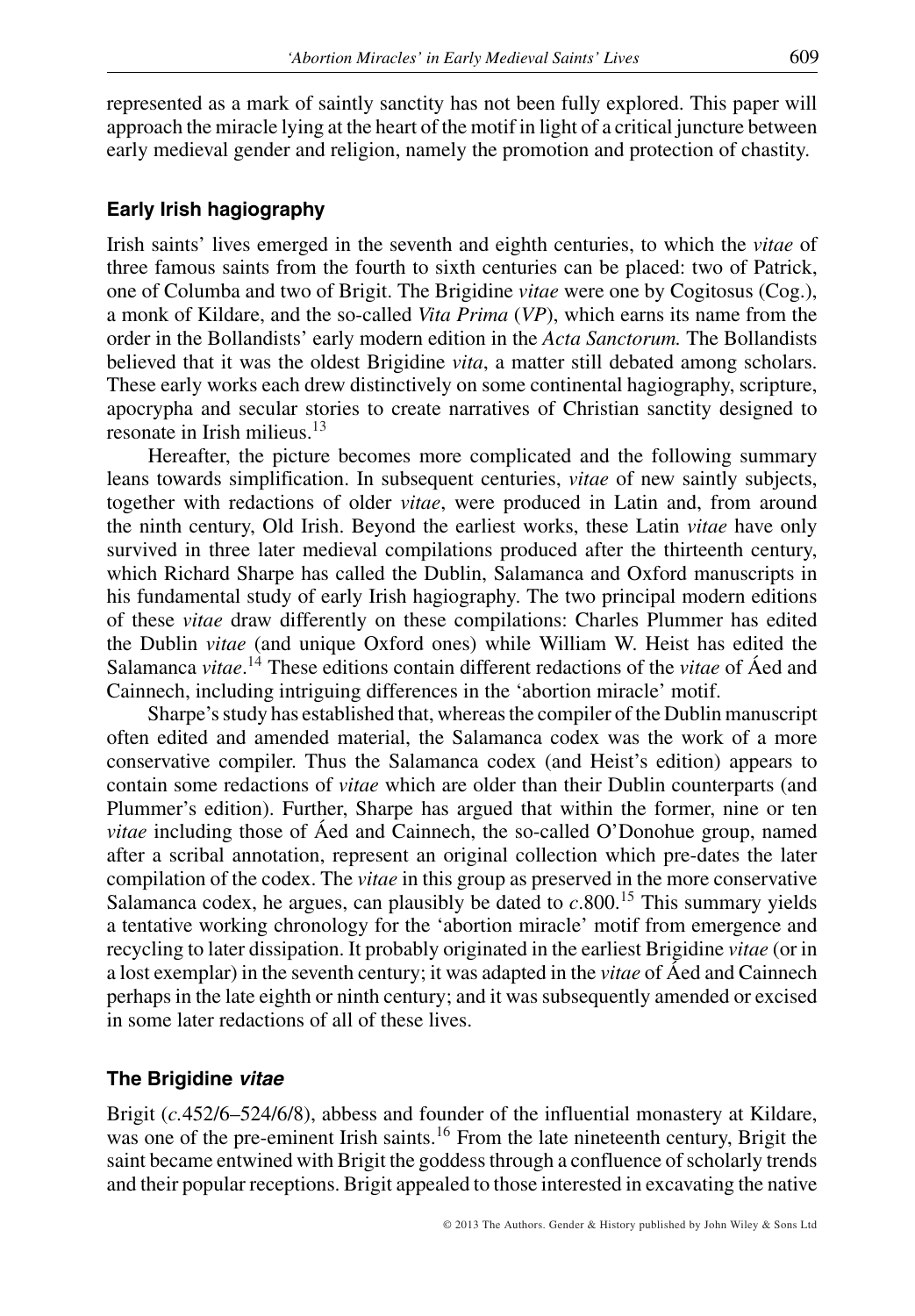mythologies of a putatively matriarchal prehistory and in exhuming personas around whom the energies of nationalist identity could coalesce.<sup>17</sup> She endures as an icon in feminist spirituality and neo-paganism, epitomised by works such as Mary Condren's engaging but methodologically problematic study of Irish religious history.<sup>18</sup>

Brigit's enduring popularity demonstrates the possibilities for both convergence and divergence between scholarly and popular thought. As Christina Harrington has put it, 'in very few areas of modern life is scholarship so influential on so many people's daily religious life – but it is Victorian scholarship, not contemporary work'.<sup>19</sup> Over the course of the second half of the twentieth century, scholars have relocated almost all of the sources previously understood to contain layers of pre-Christian traditions within the distinct cultural dynamics of a Christianising early Ireland.20 Scholars sometimes still use the goddess-saint connection to illuminate the Brigidine *vitae*; but their focus has shifted, if not entirely, to the forms, purposes and contexts of that distinctly Christian genre, the hagiographical *vita*, and away from the history of Brigit the saint in the fifth and sixth centuries or the prehistory of Brigit the goddess.

The 'abortion miracle' motif emerged, then, in texts with a vested interest in shaping the past for the present. The earliest texts to include the motif were Cogitosus's *vita* and the *Vita Prima*. The precise origin is unclear and no comparable motif survives in earlier Christian literature.<sup>21</sup> Whether it originated with Cogitosus's *vita*, which can be reasonably dated to *c*.680, the *Vita Prima*, which could pre-date Cogitosus or have been composed as late as *c*.800, or a now-lost *vita*, is uncertain.<sup>22</sup>

Nonetheless, Cogitosus's *vita* is a useful starting point. Aside from a prologue outlining her career and extensive accounts of posthumous miracles, the bulk of this *vita* is comprised of short nature miracles: the diverting of rivers, relocation of trees and mastery over animals. A few miracles, however, touched on the promotion or protection of religious chastity. In one, Brigit cured a young girl born mute by asking her whether she wanted to become a veiled virgin or be given away in marriage. The girl's first utterance resonated with religious obedience: 'I do not want to do anything except what you want'.<sup>23</sup> In another, Brigit came to the aid of a 'chaste woman who was her follower'. After entrusting a silver brooch to this woman for safekeeping, a deceitful man secretly took it back and flung it into the sea. He insisted, 'for the guilty gratification of his lustful whims', that because she had lost it the woman should become his slave. Brigit was deliberating over how to help her when a man delivered a fish he had caught and the brooch was found within it. The inadvertence of the miracle conveyed rather than compromised Brigit's sanctity: she had saved the woman from sexual slavery and the episode culminated in the man's confession and reorientation towards a life committed to God.24 Like these miracles, the 'abortion miracle' motif touched on religious life:

With a strength of faith most powerful and ineffable, she faithfully blessed a woman who, after a vow of integrity, had fallen into youthful concupiscence, whose womb was now swelling with pregnancy: and, after the conception disappeared, without childbirth or pain she restored her healthy to penitence.<sup>25</sup>

The same motif also appeared in the *Vita Prima*:

On another occasion, through the most powerful strength of God, Saint Brigit blessed the swelling womb of a woman: when the conception disappeared, without childbirth or pain she restored her healthy to penitence. She was healed and gave thanks to God.<sup>26</sup>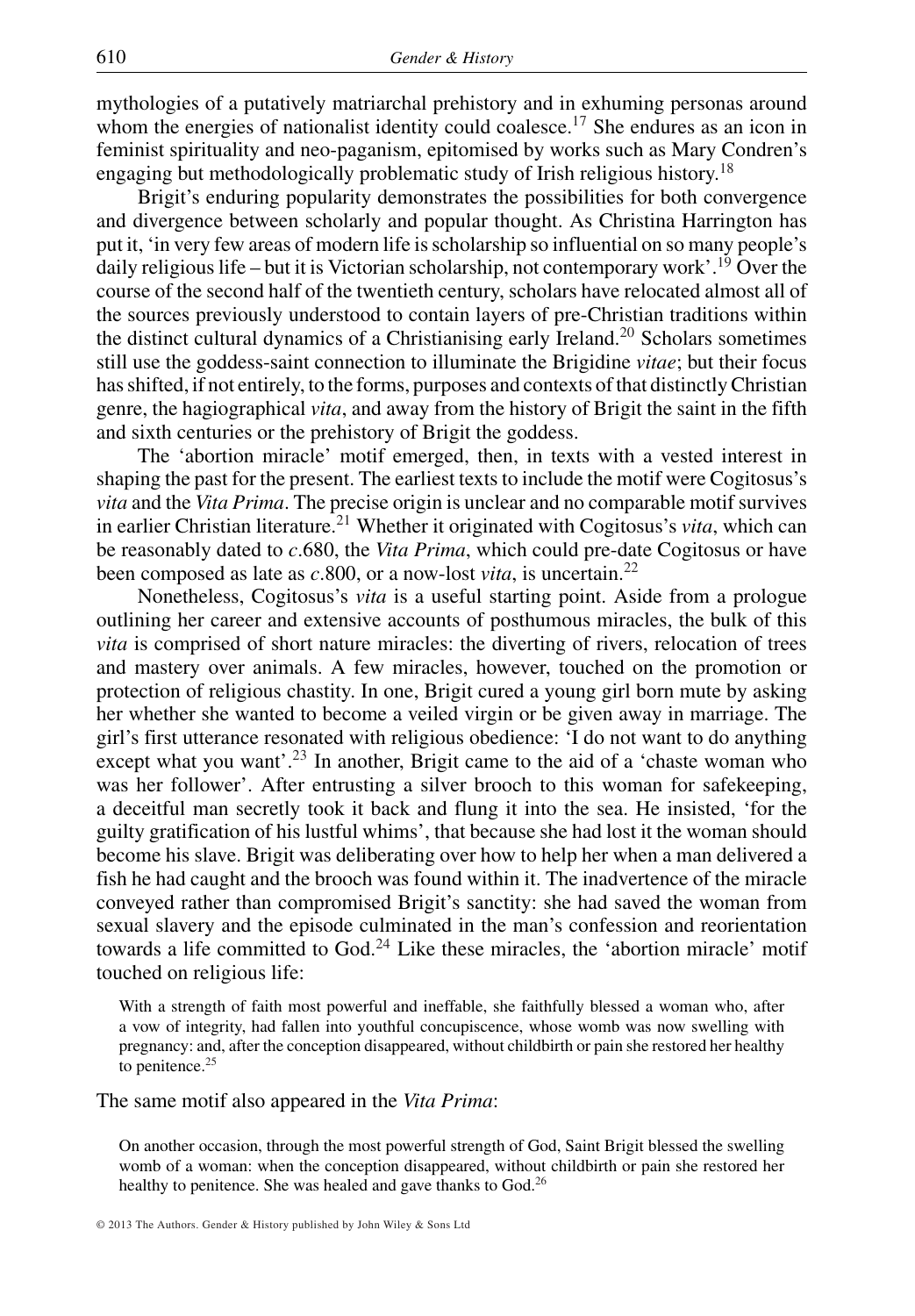These two *vitae* were very different, first, in terms of politico-religious subtext.Whereas Cogitosus was staking a claim for Kildare's pre-eminence as a pilgrimage site, the *Vita Prima* was written in the absence of Brigit's relics and located her activity more widely across the religious landscape of Ireland, possibly in the context of a changing political situation and increased tension with Patrician Armagh to the north.<sup>27</sup>

Second, the Brigits of these *vitae* differed in detail and emphasis. Like so many saints, Cogitosus's Brigit, 'whom God foreknew and predestined according to his own image', was marked for sanctity from her conception and through her precocious childhood.28 When her parents desired to marry her off 'according to the custom of the world', Brigit approached the bishop Mac Caille, 'inspired from above and wanting to devote herself as a chaste virgin to God'. Struck by her 'love of chastity', he placed the white veil over her head. The wood of the altar which she touched at her consecration, Cogitosus noted, was still visited by pilgrims seeking relief from afflictions.<sup>29</sup> Though the number of 'folkloric' miracles wrought was unusual by continental standards, she was nonetheless, in Lisa Bitel's words, a 'holy woman of such stereotypical virtues that her vita might have been written in Gaul or Rome . . . virtuous, tireless and humble to the point of seeming passivity'.  $30$ 

The Brigit of the *Vita Prima* was also devoted to chastity. When her father and brothers began pressurising her into marrying, she prayed for a deformity to stave off suitors, whereupon one of her eyes burst.<sup>31</sup> But, more unusually, the Brigit of the *Vita Prima* was peripatetic and evocative of Irish heroic traditions, and the depiction of her commitment to chastity was coloured with these distinctive traits. Her birth story marked her sanctity from the womb when a druid prophesied her future eminence upon encountering her pregnant mother, the slave-girl Broicsech, and father, Broicsech's master Dubthach.<sup>32</sup> She attracted fellow virgins to the religious life on her wanderings north to territories in the orbit of Patrick and his disciples.<sup>33</sup> On one such visit, Brigit resolved a paternity dispute. A council of bishops was adjudicating the matter of a professed virgin who alleged that she had given birth to the child of a bishop from among Patrick's followers. Patrick entrusted an initially reluctant Brigit with ascertaining the truth. Disbelieving the woman's account, Brigit marked a cross on the woman's mouth, causing her head and tongue to swell up, and blessed the infant's tongue before asking him who his father was. The infant disclosed the accused bishop's innocence and revealed that his father was a 'certain fellow who is sitting furthest away at the very end of the council-hall'; the woman repented. $34$  Like Cogitosus's Brigit, however, she was not a virile ascetic who transcended her gender but a chaste woman who, as a holy man visionary recognised in one encounter, was a 'type of Mary', a physical virgin and symbolic mother.<sup>35</sup>

## **The** *vitae* **of Aed and Cainnech ´**

The motif is one of several shared between the Brigidine *vitae* and the *vitae* of the sixth-century male saints Aed and Cainnech, which were composed, following Sharpe's arguments, around the turn of the ninth century. The *vita Aidi* presented a peripatetic national saint not associated with any particular ecclesiastical centre or political dynasty.<sup>36</sup> Several miracles showcased  $\overrightarrow{A}$ ed's friendships with female religious communities which received him with hospitality. In a miracle directly preceding the motif, three female religious were ambushed and decapitated by robbers, who stole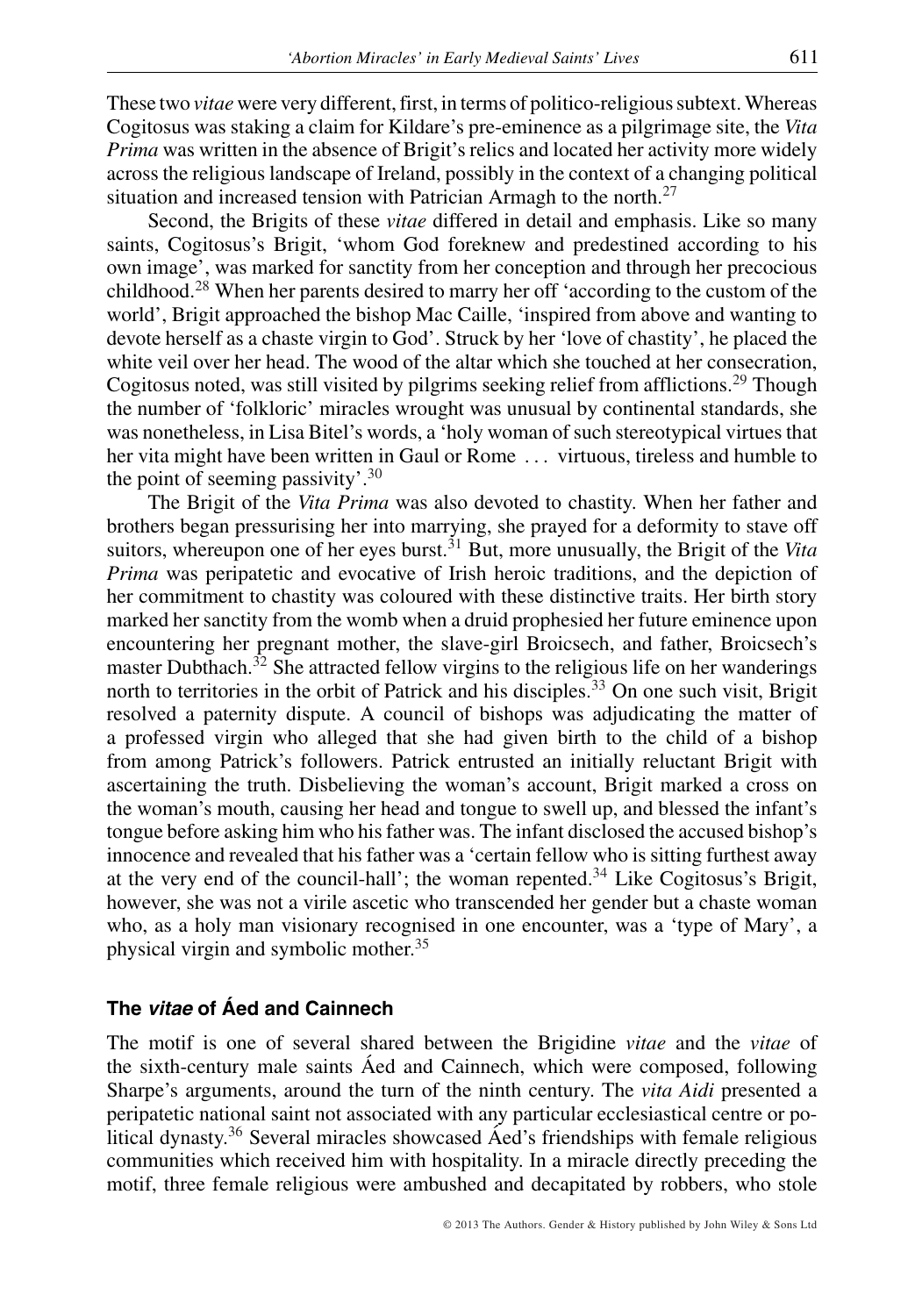off with their heads. Seeing this in a vision, Aed arrived at the women's mourning ´ community and pursued the robbers, whose flight was stalled by divine intervention. Reproached by the saint, the robbers underwent penance. Returning with the women's heads, Áed revived them.<sup>37</sup> In other stories he miraculously replenished a meal served by an impoverished female community and contended with a king reluctant to free his slave-girl to take the veil.<sup>38</sup> In the context of the *vita*, the motif reemphasised  $\tilde{A}$ ed's affiliations with female religious life:

On another day, making a journey, Aed came to a place of other holy virgins called Druimard and ´ was received with great joy in hospitality. But gazing upon the virgin who was serving him, holy Aed saw that her womb was swelling and carrying a child. Immediately he stood up without [eating] ´ food to take flight from that place. Then she confessed before all that she had secretly sinned and did penance. And holy Áed blessed her womb, and immediately the infant in her womb disappeared as if it did not exist.39

Finally, the motif appears in a slightly different guise in the *vita Cainnechi*:

A certain virgin living in a place close to him secretly fornicated, and her womb swelled up with a child. She asked holy Cainnech to bless her womb as if it were swelling from some illness. When he had blessed her, immediately the infant in her womb disappeared without showing.<sup>40</sup>

Where the authors of the *vitae* obtained the motif from is not entirely certain. The *vita Aidi* contains elements derived from both Brigidine *vitae*: the foretelling of his sanctity at birth bears comparisons to Brigit's birth story in the *Vita Prima*, while the story of the recovered brooch in Cogitosus finds a parallel when Aed came to the aid of a ´ religious woman entrusted with a king's gold and silver ornament.<sup>41</sup> It seems likely that the motif was adapted from a Brigidine source. The author of Cainnech's *vita*, however, may have adapted the motif from the *vita Aidi*. Máire Herbert has argued that it drew on the *vita Aidi* as a source on the basis of paralleled motifs and an episode in which Cainnech comes to the aid of  $\text{Aed}$  in rescuing a sister abducted by a king.<sup>42</sup> It is plausible, then, that the author of the *vita Aidi* adapted the motif conscious of a gender switch from female to male saint, while the *vita Cainnechi* adapted the motif as the miracle of a male saint.

## **The** *vita* **of Ciaran of Saigir ´**

The motif of male saints performing such a miracle can be compared to a lengthier episode in the *vita* of Ciarán of Saigir, which, like its subject, cannot be dated securely.<sup>43</sup> Ciarán's mother had established a female religious community next to his monastery at which a group of women 'imitated the life of the saints', among them a 'noble and very beautiful girl' called Bruinech, whom a local king, Dimma, abducted. 'Loathing the immensity of so great a crime', Ciaran set off on a rescue mission. Dimma laid ´ down a challenge: he would return Ciarán's 'disciple' if the saint could awaken him the next morning through the cooing of a cuckoo (unlikely in the middle of winter). Nonetheless, a cuckoo awoke a startled Dimma at dawn and, having broken his resolve, Ciarán recovered Bruinech. But not without a disturbing revelation:

After the man of God returned to the monastery with the girl, she confessed that she had conceived in her womb. Then the man of God, stirred by a zeal for justice, not wanting the serpent's seed to come alive, by making the sign of the cross on her belly made it empty.<sup>44</sup>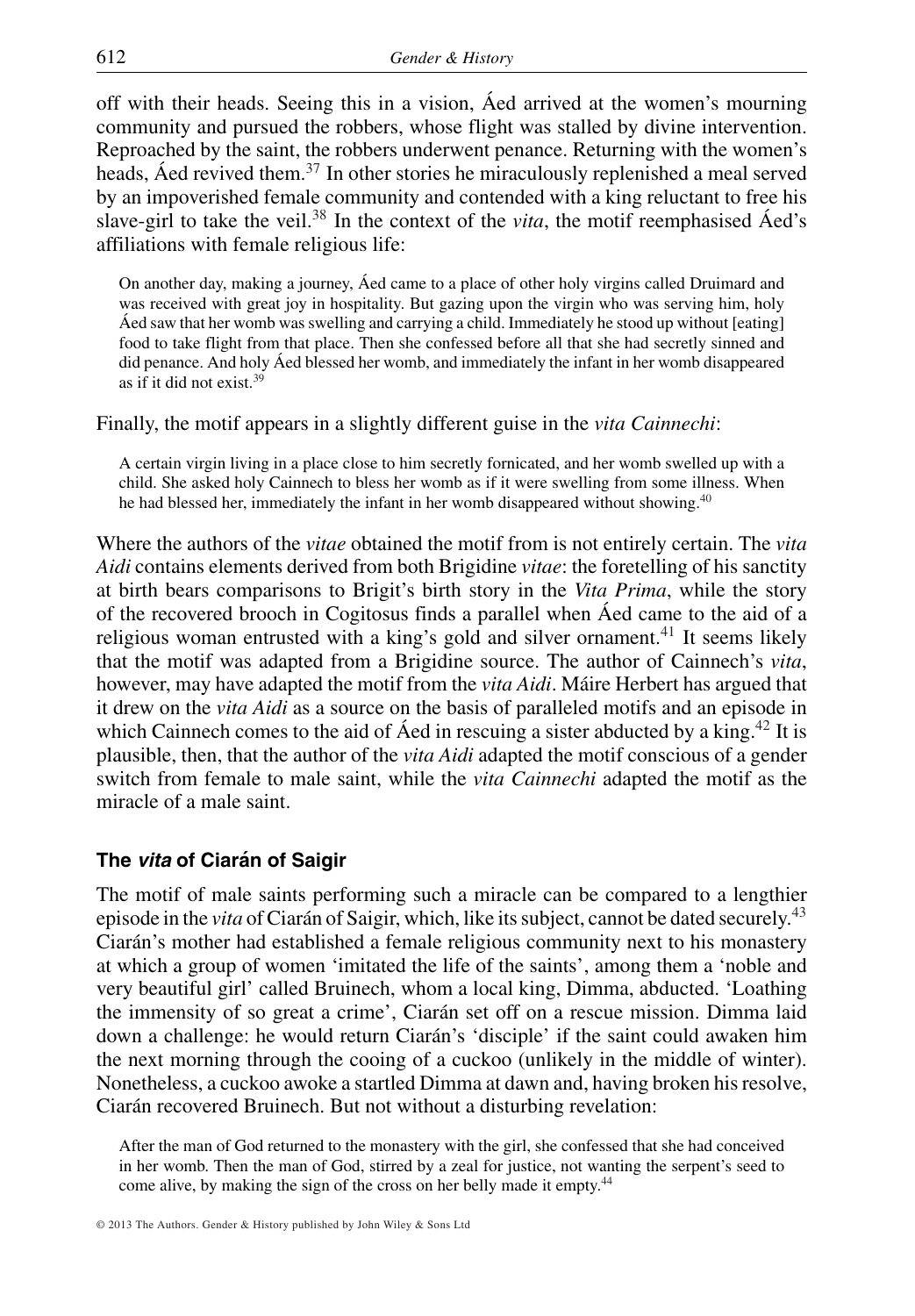The story did not quite end there. Dimma returned to the monastery to abduct Bruinech once again and she dropped dead at the sight of him. Through his prayers, Ciarán revived her and the feud with Dimma ended when Ciarán miraculously saved his son from a fire. Dimma finally repented and consecrated both of his sons to Ciarán.

Ciarán's miracle puts the gender permutations of the motif in the *vitae* of Aed and Cainnech into sharper relief. In Ciaran's miracle, Bruinech's body became, in Callan's ´ words, the 'battlefield for a war waged between religious and secular male authority ... [and] little more than the site of one man's effacement of another's virility'.<sup>45</sup> The miracles of Aed and Cainnech were not coloured with the same concern to underline religious male authority. Ideas condensed in three words recur across them and the Brigidine versions: the swelling (*tumescere*) by which the nun's pregnancy was beginning to show and the disappearance or evanescence (*evanescere*) brought about by the saint's blessing (*benedicere*). But certain differences are visible too. Unlike Brigit, the male saints are distanced from reproductive matters. In Aed's case, his enigmatic response upon realising that the nun was pregnant, dramatically leaving the table, hints perhaps at a sense of pollution and his blessing only came after the nun's confession to her community. In Cainnech's case, the penitential theme is almost absent. Like the story of Brigit and the brooch, this was something of an inadvertent miracle and there is even a whisper of deception: it is not altogether clear that Cainnech knew what he was doing.<sup>46</sup> These differences condense how the social experience of reproduction interacted with both gender and religious status, and typify attempts by the male clerical hierarchy to wrest greater ideological control over reproduction.<sup>47</sup> But, understanding the significance of the motif, what made it miraculous, gravitates around gender in a different sense.

#### **Complications: making the text disappear**

This understanding must first navigate the potentially distorting effect of the motif's fate in the hands of later medieval redactors and early modern editors. It evidently scandalised nineteenth-century Catholics. In Migne's edition of Cogitosus's *vita* in the *Patrologia Latina*, one can read of the preceding miracle, the transformation of water into ale for lepers, an allusion to Christ's miracle at Cana, and the subsequent one, the turning of stone into salt at a poor man's request. But the motif is nowhere to be seen: Brigit's miraculous undoing of the nun's sexual lapse was sufficiently unsettling for it to have disappeared leaving only an elliptical trace.<sup>48</sup> Similarly, John O'Hanlon's influential ten-volume *Lives of the Irish Saints* published in 1875 synthesised the multiple *vitae* of saints into single narratives. As he made explicit in his preface, his syntheses excluded 'no statement of importance, judged consistent with sound morals and doctrine, or Christian edification'. Less explicitly, elements not consonant with this aim were excised, including the motif. $49$ 

The story of the motif in the hands of later medieval compilers is more complicated, though here too one can detect editorial adjustments. In the Dublin redaction of the *vita Aidi*, the story became about the spiritual, but not physical, consequences of sexual sin: the saint 'realised that one of them had fallen into sin. Then aware that the holy bishop had learned of her sin, she confessed her guilt in front of all, and did penance'.<sup>50</sup> The story was completely excised from the *vita Cainnechi* as represented in Plummer.<sup>51</sup> Curiously, in the case of Ciarán, the redaction in Plummer's edition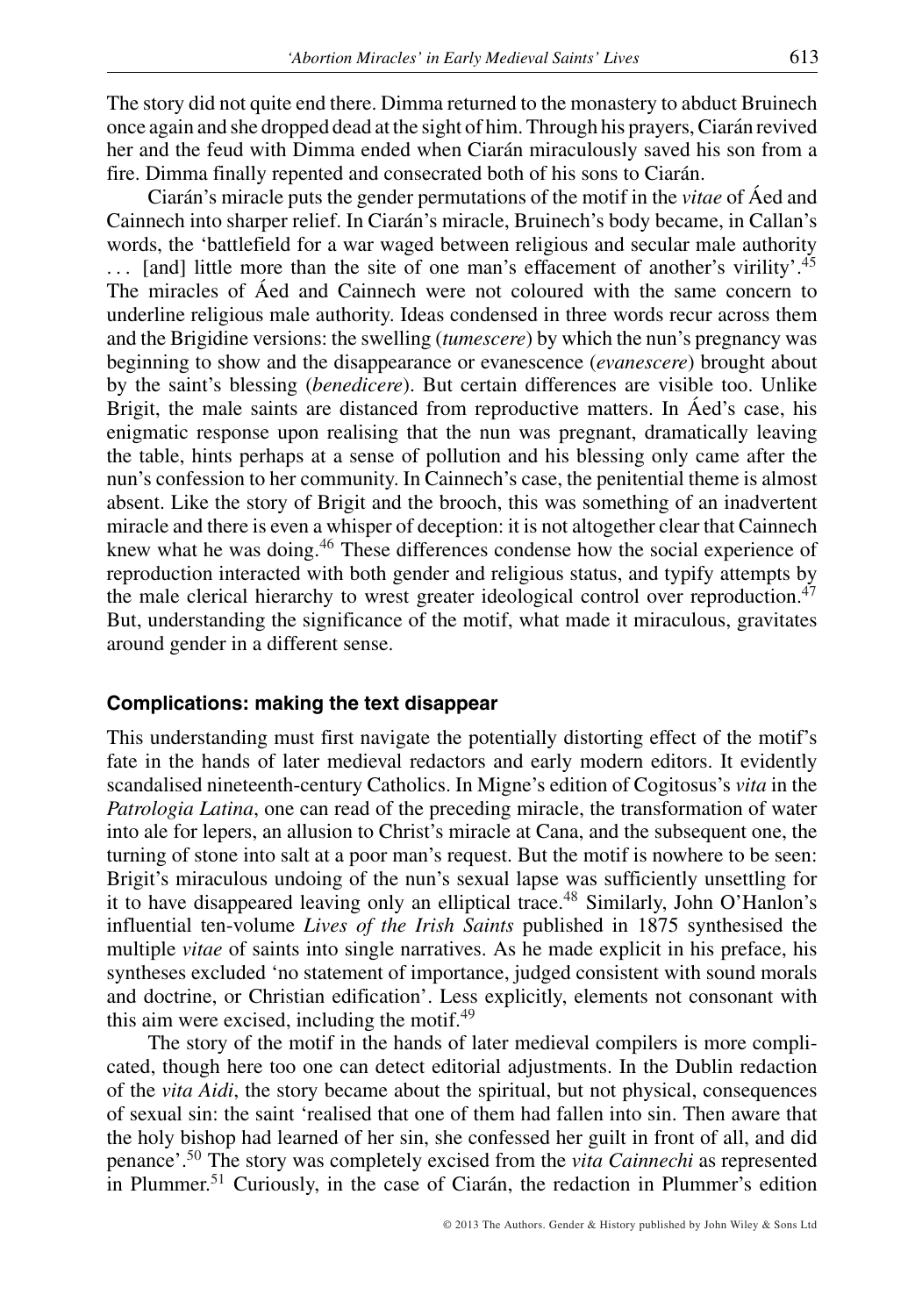brought the moment when Bruinech was disburdened of her pregnancy closer to the more candid versions of Aed's and Cainnech's miracles: 'The man of God, seeing that [Bruinech's] womb was swelling with a child, blessed her womb with the sign of the holy cross, and her stomach immediately shrank, and the child in her womb disappeared'.<sup>52</sup>

Similarly, in a later life of Brigit, based on the *Vita Prima* and edited by Sharpe, the story of the pregnant nun was omitted by an editor sensitive to 'passages of a remotely scandalous nature'. Perhaps the scenario of a pregnant nun caused as much offence as the hint of abortion: the story of Brigit's involvement in the paternity dispute referred simply to a woman (*mulier*) rather than a female religious (*virgo*). Additionally, some manuscript copies of Cogitosus's *vita* also omitted the story.53

If these editorial adjustments and the impulses which appear to underlie them make it tempting to read modern dynamics into the motif – they, like us, seem to detect a tolerant attitude to sexual sin and abortion – it ought to be remembered that the motif was retained in at least some manuscript copies of the Brigidine *vitae*, the Salamanca *vitae* and the Bollandists' early modern edition. Not all subsequent readers of the miracle necessarily saw in the motif what, we presume, certain anxious editors did. The adjustments suggest that the motif needs to be historicised and understood in early medieval terms.

#### **The miraculous in the motif: gender and chastity**

Sean Connolly has implied that the authors of the motif, writing with 'delightful naïveté', did not quite realise what they were representing.<sup>54</sup> But, in fact, the motif was included in *vitae* with diverse political and ecclesiastical subtexts, suggesting that hagiographers saw something edifying in it which transcended these other impulses. As Dorothy Bray has noted, the 'possibility that [early Irish] miracle stories might have a moral or spiritual lesson to offer is frequently overlooked or dismissed'.<sup>55</sup> Hagiographers crafted their works for an 'ecclesiastical public' frequently, but not exclusively, monastic and receptive to their layered meanings.<sup>56</sup> Saints' lives were, in Lisa Bitel's words, 'liturgical drama[s]', often read out with accompanying ritual on feast days, which invited audiences to 'learn from the example of a life led piously, meditate on the life journey of the saint, catch certain thematic links, conceive of a deeper meaning to the order in which events occurred . . . and receive other encoded messages'.<sup>57</sup>

The 'moral or spiritual lesson' lying at the heart of the motif concerned the reconciliation and healing of individuals and, by implication, their communities, following the disruption of sexual sin. In a monastic context, pregnancy through fornication was both a spiritual and physical affliction from which the lapsed virgin emerged 'healthy', in part, through the medicine of penance. To an audience which encountered other miracles concerning chastity within the *vitae*, the motif enacted expiation and reintegration within communities.<sup>58</sup> Maeve Callan has rightly drawn attention to the possibility for restored virginity in prescriptive ecclesiastical texts. Here, the importance of Ireland in the broader history of penance is significant.<sup>59</sup> The midto late sixth-century *Penitential of Finnian*, one of the oldest surviving penitentials or handbooks for confession, held out the possibility for reconciliation after sexual lapses by vowed virgins and clerics alike. After a canon on abortion or infanticide,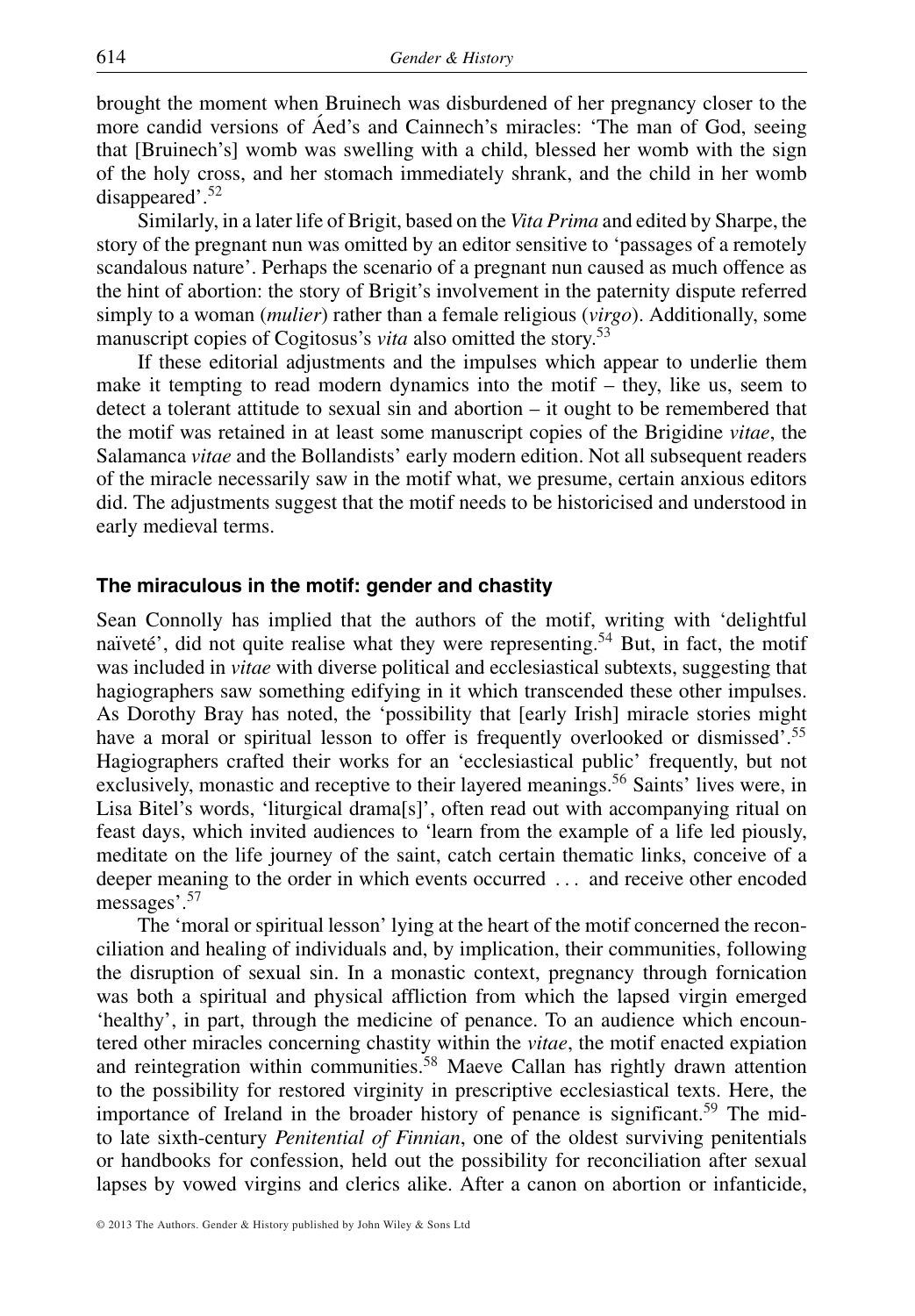which gave a half-year penance to any 'woman who has destroyed someone's child by her *maleficium*' (a term which connects magic and poisoning), the author immediately turned to any professed virgin whose 'sin becomes manifest'. After six years of penance, she would be 'joined to the altar, and then we can say that she can restore her crown and put on the white robe and be declared a virgin'. Likewise, a cleric who had fathered a child would regain his office in the seventh year. Produced in a monastic setting, this penitential viewed sexual sin through the lens of communal visibility. It treated nuns and clerics whose sexual sin had become publicly disclosed through the birth of a child more stringently than those whose sin remained hidden.<sup>60</sup>

The miracle motif perhaps played on the intelligibility of recourse by the religious to conceal sexual sin, though it should also be stressed that the penitential dimension publicised the sin. Moreover, its audiences might well have been familiar with stricter ecclesiastical rulings against abortion. The *Collectio canonum Hibernensis*, an important Irish collection of canon law composed in the late seventh or early eighth century and which later proliferated on the continent, addressed abortion in a section on religious, rather than lay, women. It reiterated patristic and conciliar rulings against abortion which left the possibility of remedial penance open but which broached abortion in terms less mitigated by consideration of communal visibility. For instance, a quotation from Jerome's famous letter on asceticism to Eustochium rebuked professed virgins who conceived in sin, drank potions to have abortion and often died in the process: such women would be triply damned as 'suicides, adulterers against Christ and parricides of their unborn children'.<sup>61</sup> The possibility of such familiarity is given further, albeit later, support when we bear in mind that the Brigidine *vitae* circulated and, indeed, survived on the continent. In the ninth century, a Carolingian reader who consulted the oldest surviving manuscript containing the whole of Cogitosus's *vita* would also have been able to read Halitgar of Cambrai's penitential, which incorporated condemnations of abortion from earlier penitentials and canon law with an original canon singling out abortionists, namely the 'apothecary, male or female, [that is] killers of children'.<sup>62</sup>

Hagiographic authors may have been more disciplined by awareness of what abortion was understood to entail, physically and morally, than historians have recognised. Ciaran's miracle, for example, wrought because the saint did not want the ´ 'serpent's seed to come alive', was rhetorically crafted in manipulation, rather than disregard, of emerging ecclesiastical strictures on abortion which calibrated penances according to varyingly defined stages of fetal development.<sup>63</sup> Likewise, the authors of the motif very deliberately described something which was not, in fact, quite an abortion. This is not to deny that they were conveying the intelligibility of recourse to abortion by those with a stake in keeping sexual sin secret. But it is to recognise that, on early medieval understandings, abortion did not avoid parturition but rendered parturition premature in the bloody flux of miscarriage. One penitential composed on the continent in *c*.800, but drawing heavily on Irish material, described abortion in an earlier stage of pregnancy as 'destruction of the liquid matter of the infant'.<sup>64</sup> A more graphic visualisation comes from seventh-century Spain. In replying to a priest troubled by the problem of whether Christ's blood splattered at his scourging had been restored to him at his resurrection, Braulio of Saragossa turned to the unpleasant superfluities of menstrual blood, semen and miscarriage to defuse these concerns. 'Why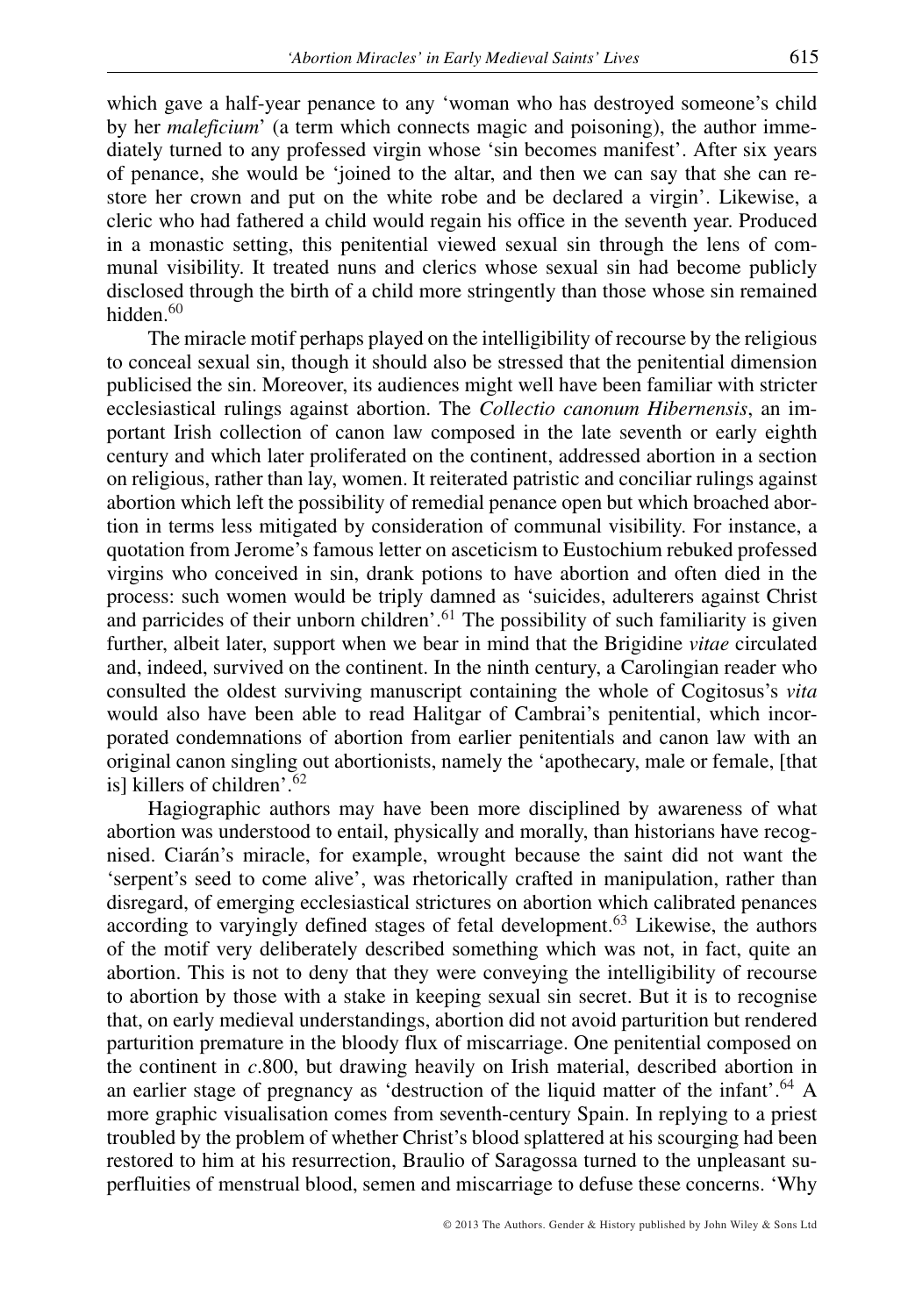should it not be believed', he asked, 'that human blood is drawn off and perishes when the humour of generation and blood, as well as the miscarriage (*aborsus*), are not restored in the resurrection to either parent, if indeed one can speak of a parent, whose disgusting fluid or inanimate foetus is poured forth?<sup>'65</sup> By speaking of uterine evanescence, the previously swelling womb emptied of a child which vanished as if it had never been, hagiographers were not elaborating a euphemism for abortion, but were carefully describing the ends of abortion without quite describing the means. What was truly miraculous about the motif was that the pregnant nun has her fornication erased, enters into reconciliation and avoids the bloody, premature parturition of abortion.

The impetus behind this, more than 'pagan' custom fossilised in a Christian text or a broader permissive attitude encoded in the miracle, lay in the symbolism of chastity. While no *regulae* or rules for early Irish nuns have survived, the symbolic connotations of what chastity allowed women to avoid within the delineation of female religious identity can hardly be overstated. Many monastic theorists used the uglier toils of marriage, sexuality and childbearing to illuminate the beauty of consecrated virginity. In the seventh century, Leander of Seville counted the 'weight of the pregnant womb' and mortality in childbirth in which the very 'function and fruit of marriage perish' among the 'primary dangers' of marriage in his *regula* for nuns addressed to his sister Florentina.<sup>66</sup> Similarly, in a poem on virginity, Venantius Fortunatus wrote that, for virgins, the 'stiffening womb does not press down with a fetus shut within' in a kind of prenatal depression.<sup>67</sup> A comparable symbolic dimension is implicit in other episodes within the *vitae* and in the different versions of the motif. It is also explicitly inscribed upon the Brigidine versions in which the nun's pregnancy disappeared 'without childbirth or pain'. This may have been a subtle hint at a kind of female collaboration absent in the miracles wrought by Aed and Cainnech; significantly, as Callan notes, it is Brigit who spares the nun from the pain of childbirth and the *VP*'s version, in which the nun 'gave thanks to God', yields the only evocation of the nun's own perspective.<sup>68</sup> But the allusion to 'childbirth or pain' also bears a crucial symbolic weight, referring to the curse in Genesis 3: 16 by which God committed Eve and her female descendants to the pain of childbirth as a symbol of original  $\sin^{69}$  It was not simply that the miracle averted the painful birth of an unwanted child – it averted the unwanted symbolism of having that child.

## **Conclusion**

If religious life did not allow early medieval women to transcend conventional gender roles altogether, chastity and the avoidance of marriage, sexuality and childbearing certainly represented a crucial dimension of how religious life transformed gender. Sexual sin, however, threatened a reversion back from this transformation: the nun who had fallen into fornication risked lapsing into the ways of the world she had left behind. The miracle wrought by Brigit, Aed and Cainnech, however, allowed the sinning nun to remain distinct from her unprofessed counterpart even in the aftermath of her sin. These saints remedied such sin for individuals and their communities by allowing the nun to avoid the physical and symbolic degradation of both childbirth and abortion. Paradoxically, then, in early medieval religion, chastity could transform gender – sometimes even when it was breached.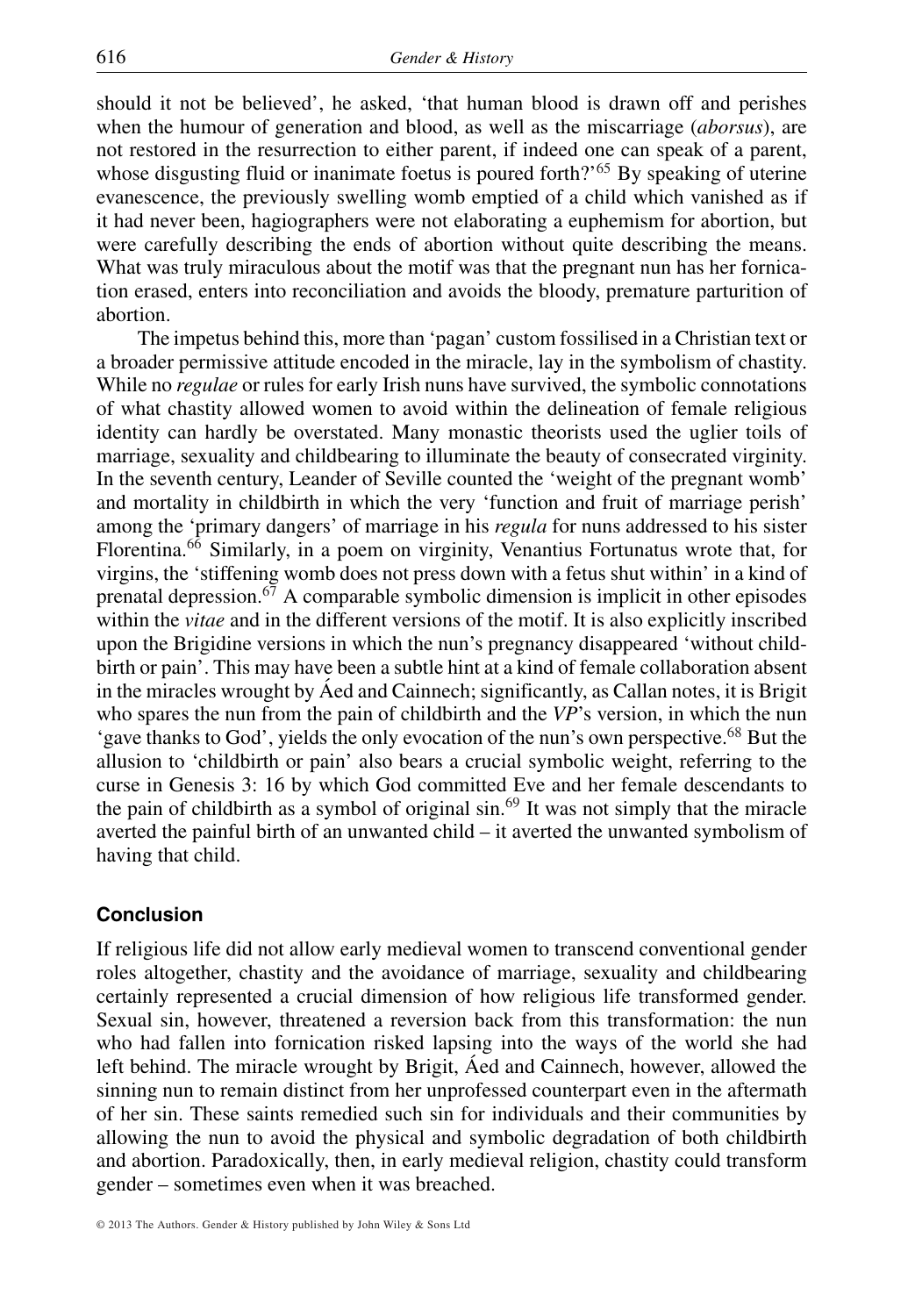#### **Notes**

I am grateful to the participants of the colloquium for their responses and discussion; to the anonymous reviewer for comments; and to Katherine Cross for reading the article.

- 1. Isidore of Seville, *Etymologiae* XI.ii.17–19, ed. W. M. Lindsay, 2 vols (Oxford: Oxford Classical Texts, 1911), unpaginated.
- 2. Re eunuchs, see Kathryn M. Ringrose, *The Perfect Servant: Eunuchs and the Social Construction of Gender in Byzantium* (Chicago: University of Chicago Press, 2003); also Shaun Tougher, 'Social Transformation, Gender Transformation? The Court Eunuch, 300–900', in Leslie Brubaker and Julia M. H. Smith (eds), *Gender in the Early Medieval World*: *East and West, 300–900* (Cambridge: Cambridge University Press, 2004), pp. 70–82. For dowagers, see Linda E. Mitchell, *Portraits of Medieval Women: Family, Marriage, and Politics in England, 1225–1350* (New York: Palgrave Macmillan, 2003).
- 3. See Dyan Elliott, 'The Three Ages of Joan Scott', *American Historical Review* 113 (2008), pp. 1390–1403.
- 4. Jo Ann McNamara, *Sisters in Arms: Catholic Nuns through Two Millennia* (Cambridge, MA: Harvard University Press, 1996), pp. 120–229, quotations on pp. 144, 148. For comparable later medieval arguments, see R. N. Swanson, 'Angels Incarnate: Clergy and Masculinity from Gregorian Reform to Reformation', in Dawn M. Hadley (ed.), *Masculinity in Medieval Europe* (London: Longman, 1999), pp. 160–77; Jacqueline Murray, 'One Flesh, Two Sexes, Three Genders?', in Lisa M. Bitel and Felice Lifshitz (eds), *Gender and Christianity in Medieval Europe: New Perspectives* (Philadelphia: University of Pennsylvania Press, 2008), pp. 34–51.
- 5. Ruth Mazo Karras, 'Thomas Aquinas's Chastity Belt: Masculinity in Medieval Europe', in Bitel and Lifshitz (eds) *Gender and Christianity*, pp. 52–67, here p. 53.
- 6. Emma Pettit, 'Holiness and Masculinity in Aldhelm's *Opus Geminatum de Virginitate*', in Patricia H. Cullum and Katherine J. Lewis (eds), *Holiness and Masculinity in the Middle Ages* (Cardiff: University of Wales Press, 2004), pp. 8–23, quotation on p. 18.
- 7. Simon Coates, 'Regendering Radegund? Fortunatus, Baudonivia and the Problem of Female Sanctity in Merovingian Gaul', in R. N. Swanson (ed.), *Gender and Religion*, Studies in Church History 34 (Woodbridge: Boydell Press, 1998), pp. 37–50. See also Giselle de Nie, '"Consciousness Fecund Through God": From Male Fighter to Spiritual Bridegroom in Late Antique Female Sanctity', in Anneke Mulder-Bakker (ed.), *Sanctity and Motherhood: Essays on Holy Mothers in the Middle Ages* (New York: Garland, 1995), pp. 101–61.
- 8. Jo Ann McNamara, 'Chastity as a Third Gender in the History and Hagiography of Gregory of Tours', in Kathleen Mitchell and Ian Wood (eds), *The World of Gregory of Tours* (Leiden: Brill, 2002), p. 209.
- 9. Tertullian, *De virginibus velandis*, 14.2–9, ed. E. Dekkers, Corpus Christianorum Series Latina (CCSL) 2 (1954), pp. 1224–5.
- 10. David Herlihy, 'Households in the Early Middle Ages: Symmetry and Sainthood', in Robert McC. Netting, Richard R. Wilk and Eric J. Arnould (eds), *Households: Comparative and Historical Studies of the Domestic Group* (Berkeley: University of California Press, 1984), pp. 389–90.
- 11. Lisa Bitel, *Land of Women: Tales of Sex and Gender from Early Ireland* (Ithaca, NY: Cornell University Press, 1996), p. 77.
- 12. Maeve B. Callan, 'Of Vanishing Fetuses and Maidens Made-Again: Abortion, Restored Virginity, and Similar Scenarios in Medieval Irish Hagiography and Penitentials', *Journal of the History of Sexuality* 21 (2012), pp. 282–96.
- 13. Kim McCone, 'An Introduction to Early Irish Saints' Lives', *Maynooth Review* 11 (1984), pp. 26–59; Clare Stancliffe, 'The Miracle Stories in Seventh-Century Irish Saints' Lives', in J. Fontaine and J. N. Hillgarth (eds), *The Seventh Century: Change and Continuity* (London: Warburg Institute, 1992), pp. 87–111.
- 14. *Vitae Sanctorum Hiberniae*, ed. Charles Plummer, 2 vols (Oxford: Clarendon Press, 1910), hereafter Plummer; *Vitae Sanctorum Hiberniae ex codice olim Salmanticensi nunc Bruxellensi*, ed. W. W. Heist (Brussels: Société de Bollandistes, 1965), hereafter Heist.
- 15. Richard Sharpe, *Medieval Irish Saints' Lives: An Introduction to Vitae Sanctorum Hiberniae* (Oxford: Clarendon Press, 1991).
- 16. On Brigit's dates, see Lisa Bitel, 'Body of a Saint, Story of a Goddess: Origins of the Brigidine Tradition', *Textual Practice* 16 (2002), pp. 209–28, here p. 210.
- 17. Catherine McKenna, 'Apotheosis and Evanescence: The Fortunes of Saint Brigit in the Nineteenth and Twentieth Centuries', in Joseph F. Nagy (ed.), *The Individual in Celtic Literature* (Dublin: Four Courts Press, 2001), pp. 74–108.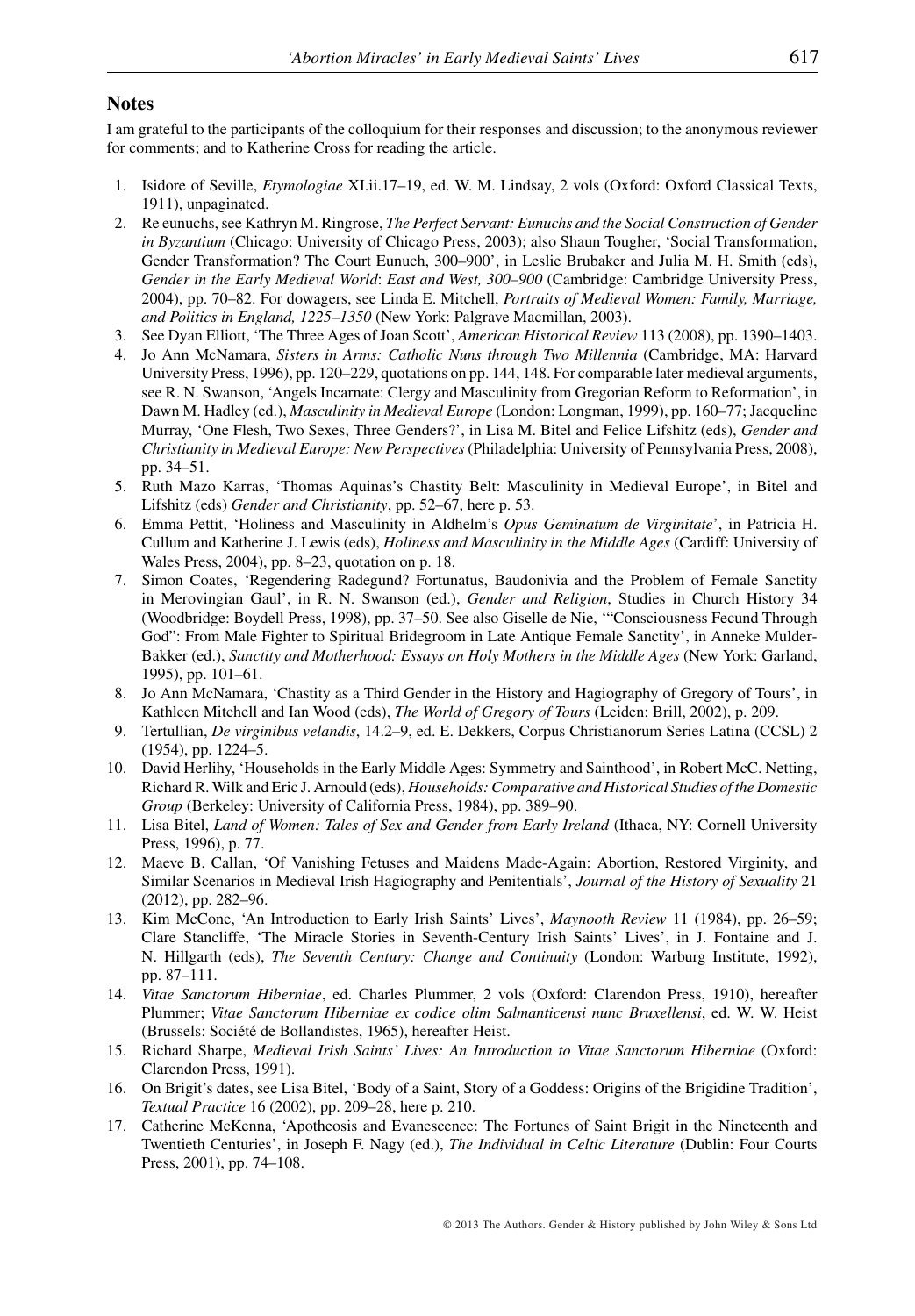- 18. Mary Condren, *The Serpent and the Goddess: Women, Religion and Power in Celtic Ireland* (San Francisco: Harper & Row, 1989).
- 19. Christina Harrington, *Women in the Celtic Church: Ireland, 450–1150* (Oxford, Oxford University Press, 2002), pp. 6–16, quotation on p. 11, including pp. 7–8 on Condren's methodology.
- 20. Kim McCone, *Pagan Past and Christian Present in Early Irish Literature* (Maynooth: An Sagart, 1990); Joseph F. Nagy, *Conversing with Angels and Ancients: Literary Motifs of Medieval Ireland* (Ithaca, NY: Cornell University Press, 1997). Fergus Kelly, *A Guide to Early Irish Law* (Dublin: Dublin Institute for Advanced Studies, 1988), pp. 68–80, counters 'exaggerated claims . . . made about the degree of power and freedom enjoyed by women in early Irish society' (p. 68).
- 21. See Giles Constable, 'Aelred of Rievaulx and the Nun of Watton: An Episode in the Early History of the Gilbertine Order', in Derek Baker (ed.), *Medieval Women*, Studies in Church History, subsidia 1 (Oxford: Blackwell, 1978), pp. 205–26, for a comparable but more elaborate twelfth-century episode.
- 22. The debate is ongoing: two important contributions with contrasting arguments are Richard Sharpe, '*Vitae S. Brigidae*: The Oldest Texts' and Kim McCone, 'Brigit in the Seventh Century: A Saint with Three Lives?' *Peritia* 1 (1982), pp. 81–106, 107–45 respectively. Nathalie Stalmans, *Saints d'Irlande: Analyse critique des sources hagiographiques (VIIe–Xe siecles) `* (Rennes: Presses universitaires de Rennes, 2003), pp. 59–67, 269–87, provides a more recent overview.
- 23. Cog.12, tr. Sean Connolly and J.-M. Picard, 'Cogitosus's *Life of St Brigit*: Content and Value', *Journal of the Royal Society of Antiquaries of Ireland* 117 (1987), p. 16. In what follows, I quote from this translation and Connolly's translation of the *VP* (see note 26 below) except where the Latin, taken from the *Acta Sanctorum* (*AS*), is of interest.
- 24. Cog.25, tr. Connolly and Picard, pp. 21–2. For secular parallels, see Ludwig Bieler, 'Hagiography and Romance in Medieval Ireland', *Medievalia et Humanistica* new series 6 (1975), p. 16.
- 25. 'Potentissima enim et ineffabili fidei fortitudine, quamdam feminam, post votum integritatis, fragilitate humana in juvenili voluptatis desiderio lapsam, et habentem jam praegnantem ac tumescentem uterum, fideliter benedixit: et evanescente in vulva conceptu, sine partu et sine dolore eam sanam ad penitentiam restituit', II.13, *AS* Feb I. col.136F; translation adapted from Cog. 9, tr. Connolly and Picard, p. 16.
- 26. 'Alio autem tempore S. Brigida, per potentissimam Dei virtutem, cujusdam mulieris tumescentem vulvam benedixit: et evanescente conceptu, sine partu et dolore eam sanam ad pœnitentiam restituit. Illa vero sanata est, et Deo gratias egit', 16.100, *AS* Feb I. col.133C. In the *AS*'s Latin, the woman is not explicitly a nun. Connolly's translation from an unpublished critical edition based on 26 full manuscripts, however, refers to a 'woman who had fallen after a vow of integrity': *VP* 103, tr. Sean Connolly, 'Vita Prima Sanctae Brigitae: Background and Historical Value', *Journal of the Royal Society of Antiquaries of Ireland* 119 (1989), p. 45.
- 27. Bitel, 'Body of a Saint'. See also Stalmans, *Saints d'Irlande*, pp. 100–08.
- 28. Cog.1.1, tr. Connolly and Picard, p. 13. The scriptural allusion is to Jeremiah 1: 5.
- 29. Cog.2, tr. Connolly and Picard, p. 14.
- 30. Bitel, 'Body of a Saint', p. 214.
- 31. *VP* 19, tr. Connolly, p. 18. On female self-mutilation or psychosomatic illness to avoid marriage in early medieval hagiography, see Jane Tibbetts Schulenburg, *Forgetful of their Sex: Female Sanctity and Society, c.a. 500–1100* (Chicago: University of Chicago Press, 1998), pp. 144–55.
- 32. *VP* 2, tr. Connolly, p. 14; Bitel, 'Body of a Saint', pp. 216–22.
- 33. *VP* 20, tr. Connolly, p. 18.
- 34. *VP* 39, tr. Connolly, p. 23.
- 35. *VP* 17, tr. Connolly, p. 17. On Brigit's Marian associations, see Diane Peters Auslander, 'Gendering the "Vita Prima": An Examination of St. Brigid's Role as "Mary of the Gael"', *Proceedings of the Harvard Celtic Colloquium* 20/21 (2000/1), pp. 187–202.
- 36. Stalmans, *Saints d'Irlande*, pp. 206–9, 235–6.
- 37. *Vita Aidi* 16, Heist, pp. 172–3. See also Lisa Bitel, 'Saints and Angry Neighbours: The Politics of Cursing in Irish Hagiography', in Sharon Farmer and Barbara H. Rosenwein (eds), *Monks and Nuns, Saints and Outcasts: Religion in Medieval Society* (Ithaca, NY: Cornell University Press, 2000), pp. 123–50, here p. 131.
- 38. *Vita Aidi* 20, 37, Heist, pp. 173–4, 178.
- 39. 'Quadam autem die, Aidus, iter agens, venit ad aliarum sanctarum virginum locum, qui dicitur Druimm Ard, et cum magno gaudio in hospicium receptus est. Intuens autem sanctus Aidus virginem que sibi ministrabat, vidit quod uterus illius, partum gestans, intumescebat. Et cito surrexit ille sine cibo, ut ab isto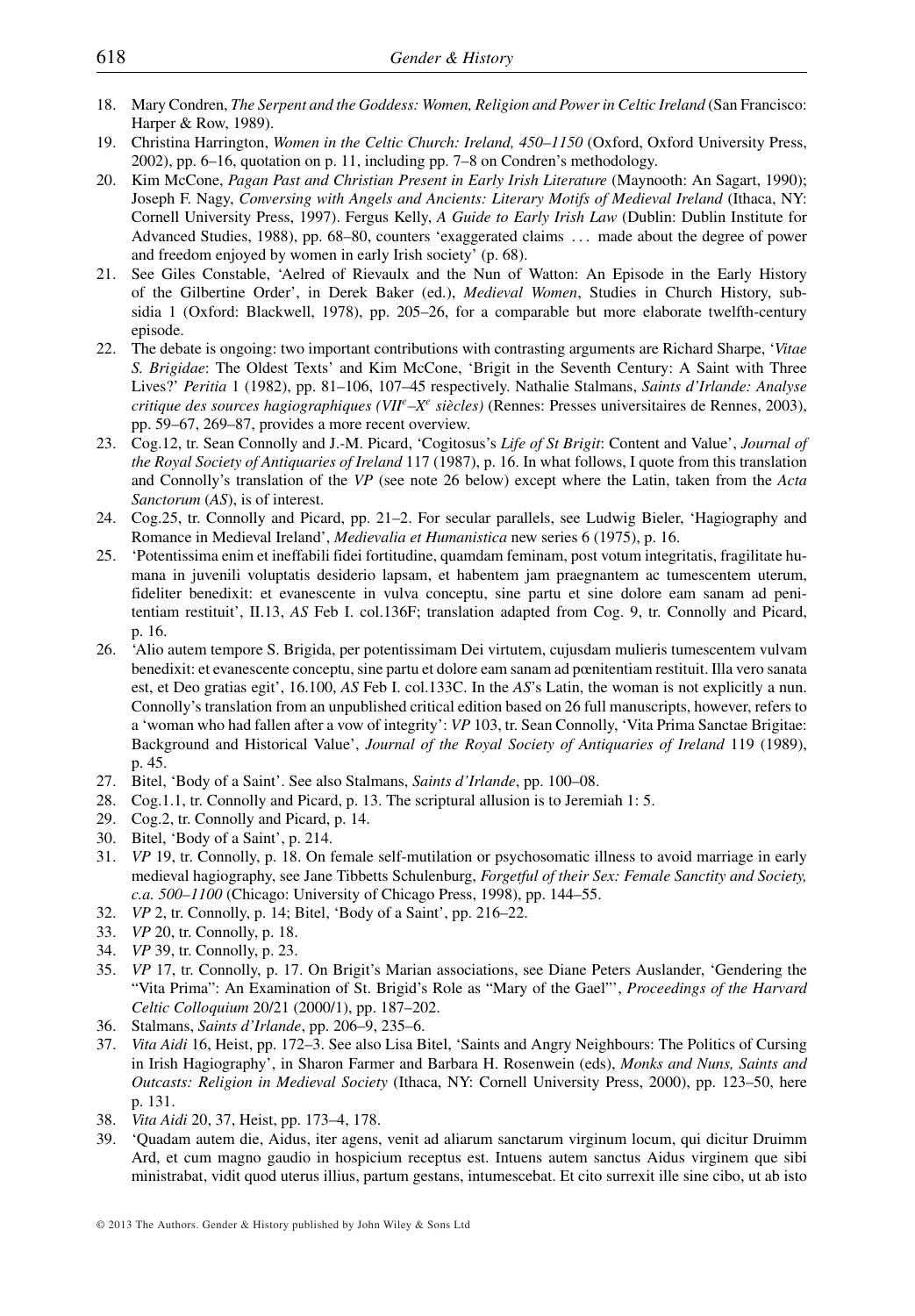loco fugeret. Tunc illa coram omnibus confessa est quod occulte peccasset et penitentiam egit. Sanctus autem Aidus benedixit uterum eius, et statim infans in utero eius evanuit quasi non esset', *Vita Aidi* 15, Heist, p. 172.

- 40. 'Quedam virgo in vicino sibi loco habitans occulte fornicavit, et uterus eius partu intumuit. Que a sancto Kannecho postulavit ut uterum suum, quasi aliquo dolore tumescentem, benediceret. Cumque ille benedixisset eam, statim infans in utero eius non apparens evanuit', *Vita Cainnechi* 56, Heist, p. 197.
- 41. *Vita Aidi* 1, 33, Heist, pp. 167–8, 177.
- 42. *Vita Cainnechi* 32, Heist, p. 190; Máire Herbert, 'The Vita Columbae and Irish Hagiography: A Study of the *Vita Cainnechi*', in John Carey, Máire Herbert and Pádraig Ó Riain (eds), Studies in Irish Hagiography: *Saints and Scholars* (Dublin: Four Courts Press, 2001), pp. 31–40.
- 43. The Salamanca codex may not represent an older text: Sharpe, *Medieval Irish Saints' Lives*, pp. 293–6.
- 44. 'Revertente vero vir Dei cum puella ad monasterium, confessa est puella se conceptum habere in utero. Tunc vir Dei, zelo iustitie ductus, viperium semen animari nolens, impresso ventri eius signo crucis, fecit illud exinaniri', *Vita s. Ciarani* 5, Heist, p. 348.
- 45. Callan, 'Vanishing Fetuses', p. 290.
- 46. A miracle attributed to Radegund, in which she healed a nun swollen (*tumefacta*) with dropsy by immersing her in chrism so that the 'illness left no trace in the womb (*utero*)' and 'no damage to the stomach (*ventris*)', suggests that the prevarication was not wholly implausible: Venantius Fortunatus, *Vita Radegundis* 80–1, MGH Auct. ant. 4.2, p. 93.
- 47. Bitel, *Land of Women*, pp. 80–83, Callan, 'Vanishing Fetuses', p. 295.
- 48. PL 72, col.780c. See also Danuta Shanzer, 'Voices and Bodies: The Afterlife of the Unborn', *Numen* 56 (2009), p. 352 *n*.103.
- 49. Quoted in McKenna, 'Apotheosis and Evanescence', pp. 91–2.
- 50. 'vir Dei cognovit unam earum tunc cecidisse in peccatum. Tunc illa sciens quod noverat peccatum eius sanctus episcopus, confessa est culpam suam coram omnibus, et egit penitentiam', *Vita Aedi*, Plummer, I, p. 38. See also Dorothy Africa, review of Dorothy Ann Bray, *A List of Motifs in the Lives of the Early Irish Saints*, *Speculum* 71 (1996) p. 131.
- 51. See the note in Heist, p. 197.
- 52. 'Videns autem vir Dei quod uterus illius femine partu intumescebat, signo sancte crucis benedixit vulvam illius, et venter eius exinde decrevit, et partus in utero evanuit', *Vita Ciarani de Saigir* 9, Plummer, I, p. 221. See also David Herlihy, *Medieval Households* (Cambridge, MA: Harvard University Press, 1985), p. 32; Bitel, *Land of Women*, p. 77; Callan, 'Vanishing Fetuses', p. 290 n. 30.
- 53. Sharpe, *Medieval Irish Saints' Lives*, pp. 153 n. 73, 200 n. 187, quotation at p. 213. The version in the *AS* without explicit allusion to religious profession (see n. 28) may reflect a similar sensitivity.
- 54. Connolly, 'Cogitosus's *Life of St Brigit*', p. 7. This is quoted from Connolly's introduction to the translation by Connolly and Picard.
- 55. Dorothy Ann Bray, 'Miracles and Wonders in the Composition of the Lives of the Early Irish Saints', in Jane Cartwright (ed.), *Celtic Hagiography and Saints' Cults* (Cardiff: University of Wales Press, 2003), p. 136.
- 56. Herbert, '*Vita Columbae*', p. 39.
- 57. Bitel, 'Body of a Saint', p. 213.
- 58. See Harrington, *Women in a Celtic Church*, pp. 88, 150–54. On penance as medicinal, see John T. McNeill, 'Medicine for Sin as Prescribed in the Penitentials', *Church History* 1 (1932), pp. 14–26.
- 59. Allen J. Frantzen, *The Literature of Penance in Anglo-Saxon England* (New Brunswick: Rutgers University Press, 1983), pp. 19–59.
- 60. *P. Vinniani* cc. 20–21, ed. and tr. Ludwig Bieler, *The Irish Penitentials* (Dublin: Dublin Institute for Advanced Studies, 1963), pp. 78–81 (my translation). For a more detailed reading, see Zubin Mistry, '"Alienated from the Womb": Abortion in the Early Medieval West, *c*.500–900' (unpublished doctoral thesis, University College London, 2011), pp. 104–10.
- 61. *Collectio canonum Hibernensis* 45.3–5, ed. F. W. H. Wasserschleben, *Die irische Kanonensammlung* (Giessen: J. Ricker'sche Buchhandlung, 1874), p. 210; Jerome, *Ep*.22.13, PL 22, cols. 401–2.
- 62. *P. pseudo-Romanum* 2.16, 5.1–2, 11.22, ed. F. W. H. Wasserschleben, *Die Bussordnungen der abendländischen Kirche* (Halle: C. Graeger, 1851), pp. 366–7, 369, 375. This manuscript (Paris, BN, MS lat. 2999) was written in the first third of the ninth century in northeastern France. The manuscript has been mutilated and most of the *vita* is lost. An index survives, however, including the heading, 'About a pregnant [woman] blessed without pain'; see Mario Esposito, 'On the Earliest Latin Life of St. Brigid of Kildare', *Proceedings of the Royal Irish Academy. Section C: Archaeology, Celtic Studies, History,*